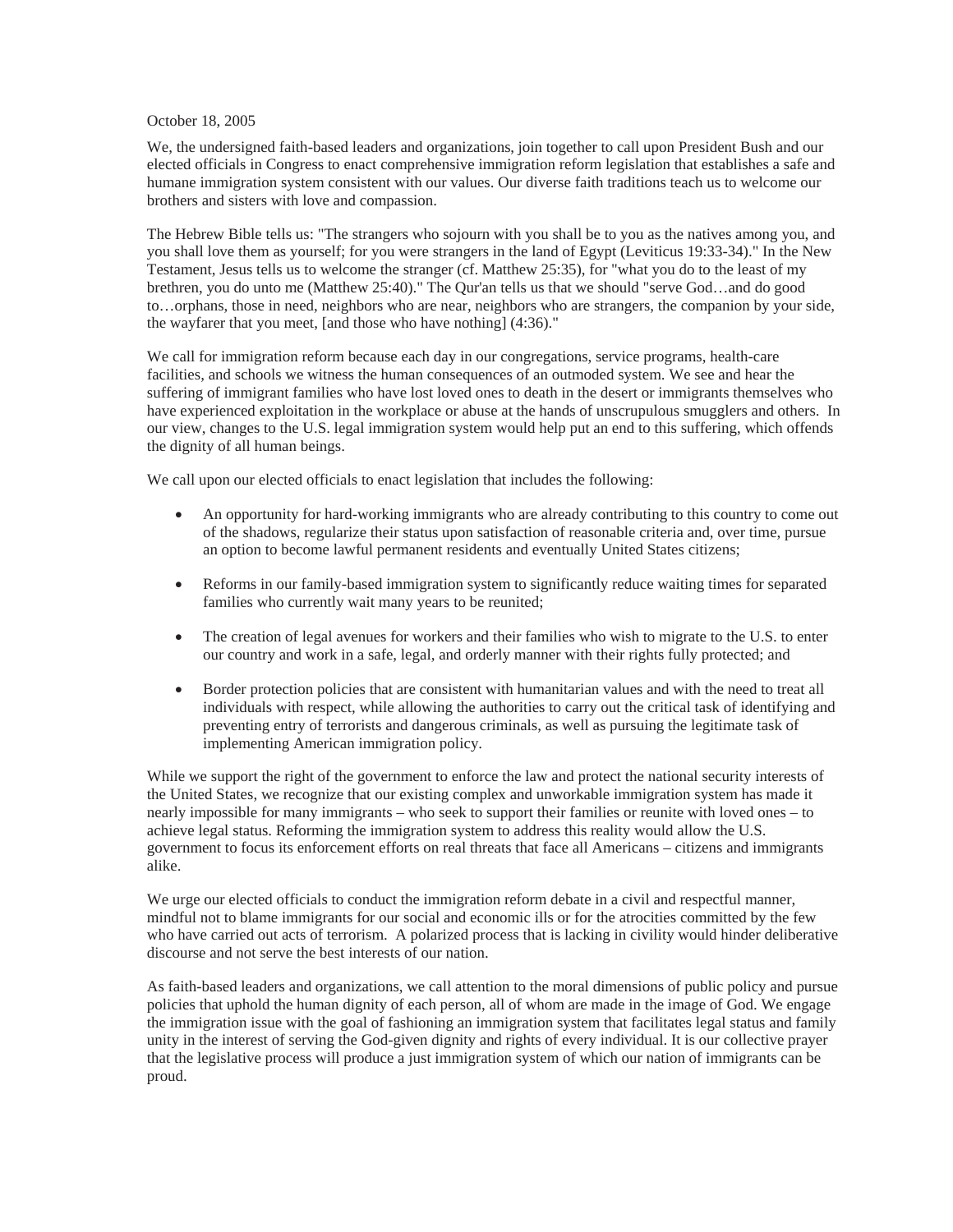## **National Organizations:**

Anti-Defamation League American Friends Service Committee (AFSC) American Jewish Committee American Jewish Congress American Society for Muslim Advancement (ASMA) B'nai B'rith International Catholic Health Association Catholic Legal Immigration Network, Inc. (CLINIC) Catholic Relief Services Church World Service/Immigration and Refugee Program Columban Justice, Peace and Integrity of Creation Office Conference of Major Superiors of Men Episcopal Church USA Gamaliel National Clergy Caucus Leadership Council Hebrew Immigrant Aid Society (HIAS) International Catholic Migration Commission Institute on Religion and Public Policy Irish Apostolate, USA Islamic Circle of North America Jesuit Conference Jesuit Refugee Service/USA Jewish Council for Public Affairs Jewish Reconstructionist Federation Jubilee Campaign USA Justice for Our Neighbors Immigration Clinic Network La Ermita - The Hermitage Leadership Conference of Women Religious Lutheran Immigration and Refugee Service Mennonite Central Committee U.S. Washington Office Mexican American Cultural Center Missionary Oblates of Mary Immaculate National Catholic Association of Diocesan Directors for Hispanic Ministry National Council of Jewish Women National Ministries, American Baptist Churches USA U.S. Conference of Catholic Bishops Union for Reform Judaism United Jewish Communities United Methodist Committee on Relief United States Province of the Priests of the Sacred Heart Women In Islam, Inc. Women's League for Conservative Judaism World Relief

## **Local Organizations:**

Baltimore Jewish Council Building Bridges: Hispanic Outreach Project Community of St. Anthony Church in Canton, Ohio Cabrini Immigrant Services, Dobbs Ferry, New York Cabrini Immigrant Services, New York, New York California Province of the Society of Jesus Capuchin Province of St. Joseph, Detroit, Michigan Catholic Charities Diocese of Des Moines Catholic Charities Diocese of San Diego Catholic Charities Hawaii Catholic Charities Health and Human Services, Diocese of Cleveland Catholic Charities Housing Opportunities (CCHO), Youngstown, Ohio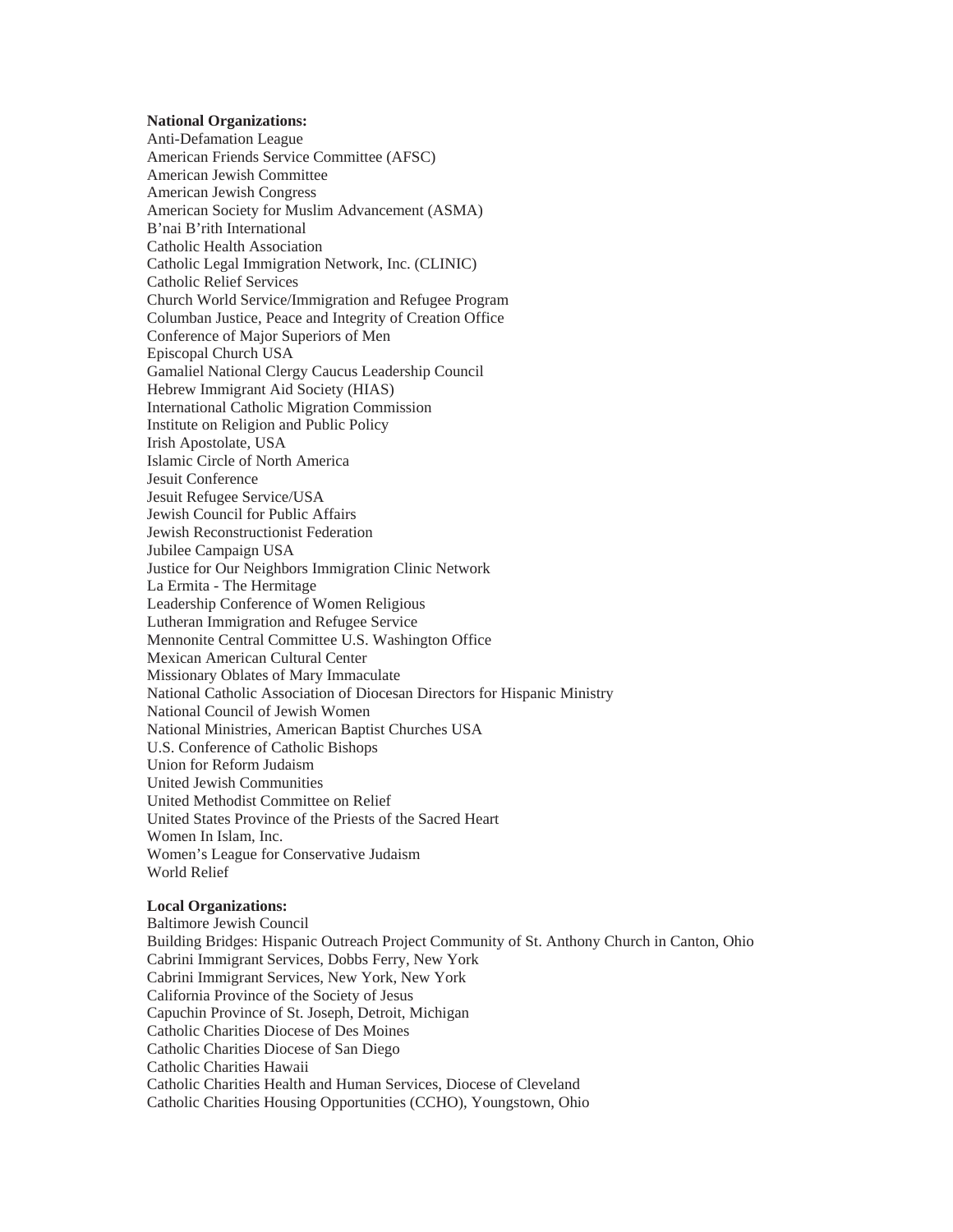Catholic Charities in the Archdiocese of Santa Fe, New Mexico Catholic Charities in the Diocese of Paterson, New Jersey Catholic Charities of the Diocese of Arlington, Virginia Catholic Charities of Tennessee, Inc. Catholic Charities of the Archdiocese of Galveston-Houston, Texas Catholic Charities of the Archdiocese of Washington Catholic Migration Office of the Diocese of Brooklyn, New York Catholic Social Services in Anchorage, Alaska Clerics of St. Viator, Chicago Province Commonwealth Catholic Charities of the Diocese of Richmond, Virginia Community Relations Council of the Jewish Federation of San Antonio Congregation of Holy Cross, Southern Province Congregation of Our Lady of Victory Missionary Sisters, Huntington, Indiana Detroit Province of the Society of Jesus En Camino, Migrant and Immigrant Services, Diocese of Toledo, Ohio Family Unity & Citizenship Program of the Diocese of Las Cruces HIAS and Council Migration Services of Philadelphia Hogar Hispano - Catholic Charities, Falls Church, Virginia Houston Dominican Sisters Human Concerns Commission of the Diocese of San Jose Interfaith Refugee and Immigration Ministries of Illinois Jewish Alliance for Law and Social Action, Boston Jewish Federation of Greater Middlesex County, New Jersey Jewish Community Action, St. Paul, Minnesota Jewish Community Relations Council of the Jewish Federation of Southern Arizona Lutheran Children and Family Service of Eastern Pennsylvania Lutheran Family Services in the Carolinas Lutheran Social Service of Minnesota Lutheran Social Services of Michigan Lutheran Social Services of New England Lutheran Social Services of Northern New England Lutheran Social Services of South Dakota Lutheran Social Services of the National Capital Area Marianist Province of the United States, St. Louis, Missouri Metropolitan Council on Jewish Poverty, New York Migration and Refugee Services Diocese of Trenton, New Jersey Missionary Sisters of the Immaculate Conception, Province of the Immaculate Conception, Paterson, New Jersey Missionary Sisters of the Sacred Heart of Jesus, Stella Maris Province, New York, New York Missionhurst-CICM, Arlington, Virginia National Catholic Rural Life Conference, Des Moines, Iowa Northern Indiana Ecumenical Multicultural Ministry (NIEMM), Morocco, Indiana Organización for Latino Awareness of the Catholic Theological Union in Chicago Priests of the Sacred Heart (SCJ), Hales Corners, Wisconsin Provincial Council of the Province of St. John the Baptist of the Order of Friars Minor, Cincinnati, Ohio River's Edge Community Church, Oella, Maryland Saints Peter and Paul Church, Savannah, Georgia Society of Jesus (Jesuits), New York Province Society of the Divine Word, Chicago Province St James Faithful Citizenship, Elizabethtown, Kentucky St James Parish Council, Elizabethtown, Kentucky St James Parish Social Ministries, Elizabethtown, Kentucky St. Benedict's Abbey, Benet Lake, Wisconsin UJA-Federation of New York Vincentian Center for Church and Society at St. John's University, New York Washington Buddhist Peace Fellowship (WBPF)